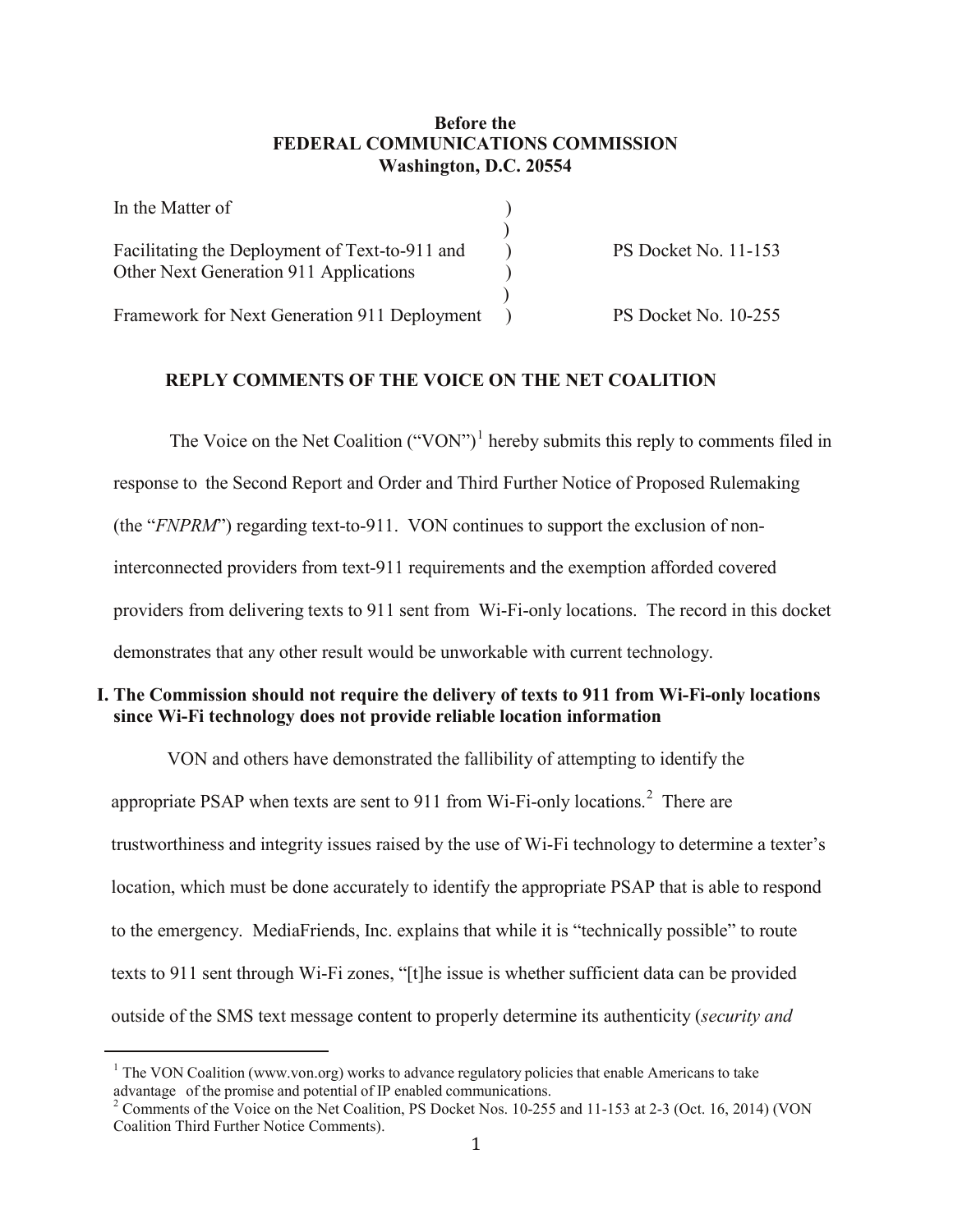*integrity* is a major concern here), geo-location data, and . . . sufficient 'routing' data to direct it to the appropriate PSAP."<sup>[3](#page-1-0)</sup> Moreover, Wi-Fi "hotspots" may be physically moved, replaced, and upgraded, thus requiring the implementation of procedures for updating the appropriate data sources dependent upon location information obtained from a Wi-Fi-only device. Incorporating such mechanisms into the current text-to-911 rules would be too burdensome and unreliable. Moreover, Wi-Fi hotspots may also be "hacked," thereby allowing for the potential of misleading location data to be transmitted to corresponding PSAPs.<sup>[4](#page-1-1)</sup> It does not seem feasible to validate the information at this time.

Additionally, consumers may manually disable location capabilities on Wi-Fi-only devices for reasons related to privacy or battery life.<sup>[5](#page-1-2)</sup> Users must be aware, *prior* to the time of emergency, that their Wi-Fi device's location capabilities must be enabled in order to reach 911. But even this is not enough. Users also must actually activate location capabilities in an emergency situation, which is more than can be expected at a time of distress.

VON thus agrees with the Alliance for Telecommunications Industry Solutions (ATIS) that "devices that are only connected via Wi-Fi present particular challenges that may prevent appropriate SMS-to-911 functionality in some circumstances," and, as such, "additional study is warranted regarding technical feasibility . . . with regard to devices connected via Wi-Fi connection."[6](#page-1-3)

Rather than mandating that texts sent through Wi-Fi locations reach 911, when it is unfeasible to do so, the Commission should continue to require an automatic "bounce-back"

<span id="page-1-0"></span><sup>&</sup>lt;sup>3</sup> Comments of MediaFriends, Inc., PS Docket Nos. 10-255 and 11-153 at 8 (Oct. 15, 2014) (MediaFriends Third Further Notice Comments) (further asserting that "[i]t is our opinion that this is a technology that does work and can be used, but, *the challenge is operational integrity and procedural processes that must be in place in order for* 

<span id="page-1-2"></span><span id="page-1-1"></span><sup>&</sup>lt;sup>4</sup> *See id.* at 9. *Coalition Third Further Notice Comments at 2* **("[F]or reasons related to privacy or in efforts to lengthen** *See VON Coalition Third Further Notice Comments at 2* **("[F]or reasons related to privacy or** battery life, consumers may choose to disable location capabilities, such as GPS, on their mobile devices.").

<span id="page-1-3"></span><sup>6</sup> Comments of the Alliance for Telecommunications Industry Solutions (ATIS), PS Docket Nos. 10-255 and 11-153 at 6-7 (Oct. 16, 2014).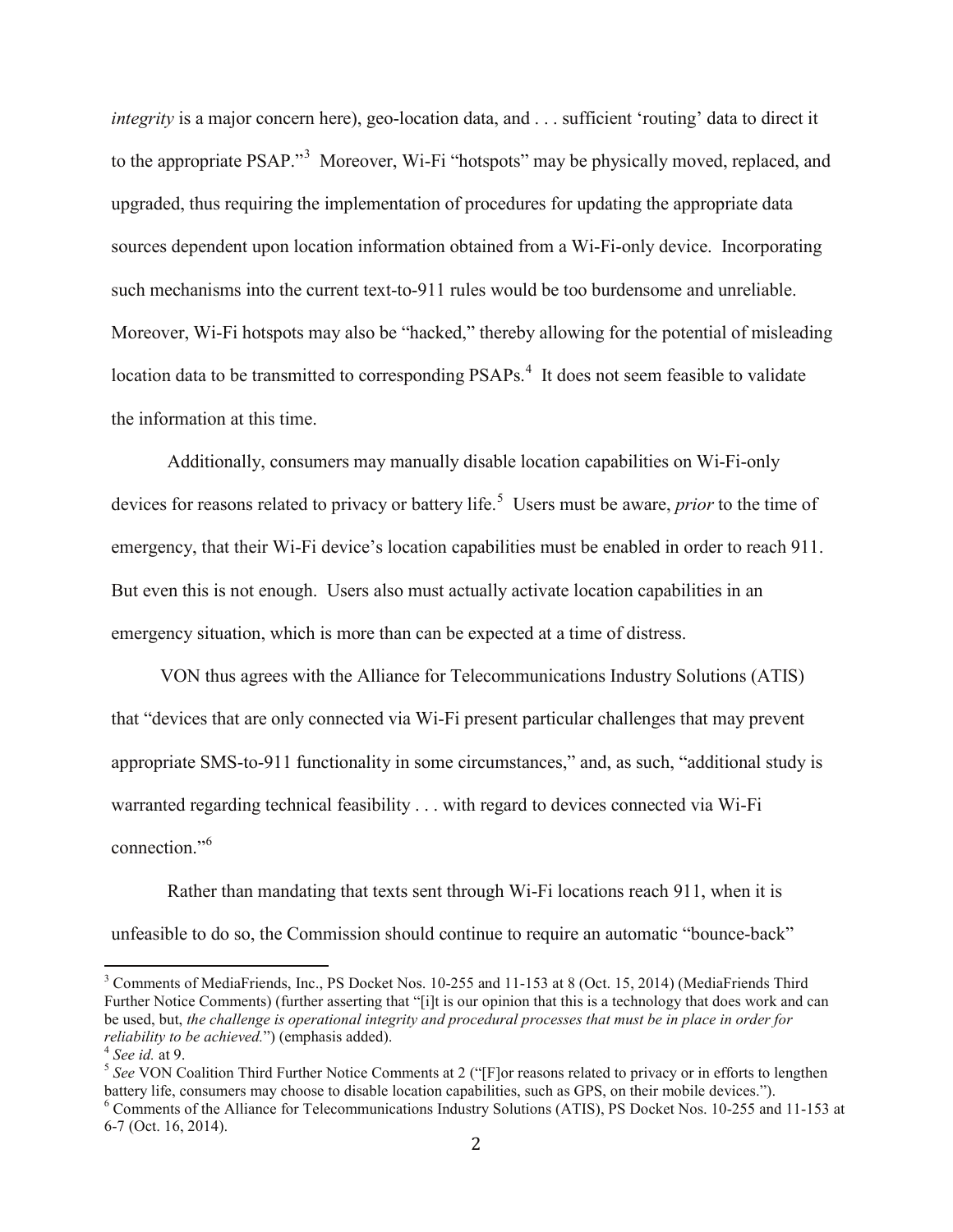messages for interconnected text messaging services informing users that texting emergency services is unavailable and to call through the voice network.<sup>[7](#page-2-0)</sup> Moreover, the Commission should encourage greater consumer education regarding the differences between SMS and Wi-Fi networks. VON encourages the Commission to foster consumer education such as this, and further urges the Commission to find newer ways to directly reach out and inform users of these distinctions in a proactive manner, particularly as the Commission, public safety and industry move forward with the transition to Next Generation 911, in order to avoid confusion during actual emergency situations.

## **II. Non-interconnected text providers should not be subject to text-to-911 requirements**

While non-interconnected texting applications are growing increasingly popular,  $\delta$  there are legal and technical reasons for the Commission not to impose the text-to-911 requirements on these providers. As an initial matter, VON believes that the Commission lacks authority to apply text-to-[9](#page-2-2)11 regulations to non-interconnected text applications.<sup>9</sup> VON agrees with the Information Technology Industry Council (ITI) that texting applications that only allow consumers to communicate with other users running the same application, and do not generally interconnect with the PSTN or an SMS network, should continue to be excluded from the current text-to-911 requirements.<sup>[10](#page-2-3)</sup>

Moreover, users do not expect that text-to-911 will be available through non-interconnected texting applications.<sup>[11](#page-2-4)</sup> While some parties argue that the general public is unable

<span id="page-2-0"></span><sup>7</sup> *See* VON Coalition Third Further Notice Comments at 3, n.9 ("This [bounce-back] message serves the dual purpose of eliminating the potential for miscommunication of location information sent from Wi-Fi-only areas, as well as of eliminating consumer confusion as to whether Wi-Fi only locations are capable of transmitting texts to 911.").<br>
<sup>8</sup> Comments of Motorola Mobility, PS Docket Nos. 10-255 and 11-153 at 5-6 (Oct. 16, 2014).<br>
<sup>9</sup> VON Coalition

<span id="page-2-2"></span><span id="page-2-1"></span>

<span id="page-2-3"></span><sup>&</sup>lt;sup>10</sup> Comments of the Information Technology Industry Council, PS Docket Nos.  $10\n-255$  and  $11\n-153$ , at 3 (April 4, 2014).

<span id="page-2-4"></span><sup>&</sup>lt;sup>11</sup> VON Coalition Third Further Notice Comments at 4-5.